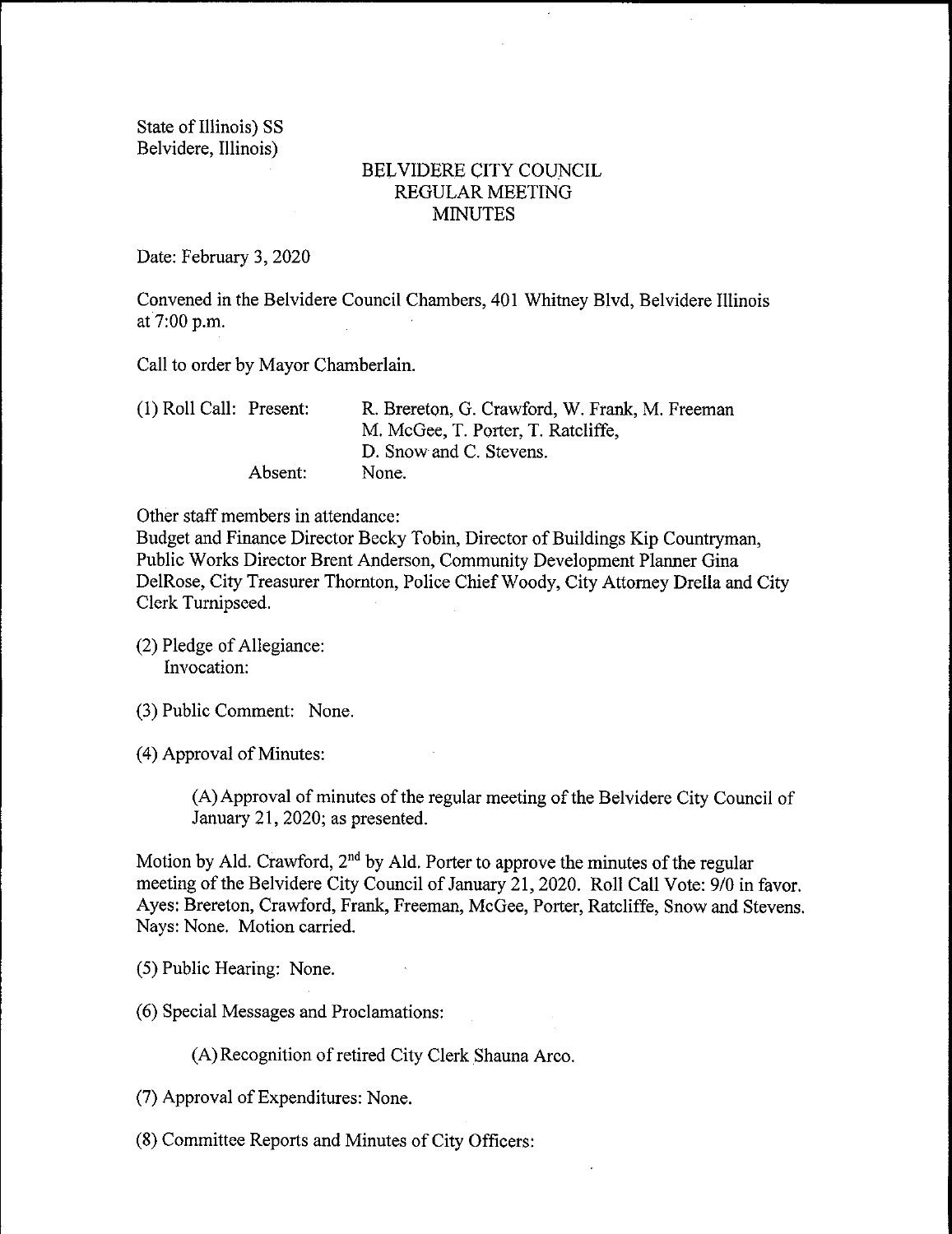A) Minutes of Committee of the Whole— Public Safety and Finance and Personnel of January 27, 2020.

Motion by Ald. Ratcliffe,  $2<sup>nd</sup>$  by Ald. Snow to approve the minutes of Committee of the Whole— Public Safety and Finance and Personnel of January 27, 2020. Roll Call Vote: 9/0 in favor. Ayes: Crawford, Frank, Freeman, McGee, Porter, Ratcliffe, Snow, Stevens and Brereton. Nays: None. Motion carried.

9) Unfinished Business:

(A) Ord.  $\#481H - 2^{nd}$  Reading: An Ordinance Amending Chapter 150, Zoning Ordinance, of the Municipal Code (Section 150.013 Definitions, Sections 150. 105( C)( 4)- 150. 105( C)( 9) Planned Business, General Business, Central Business, Planned Industrial, General Industrial and Heavy Industrial Districts land uses, Section 150.204(D) Commercial Land Uses and Appendix C: Land Use Summary Chart. Specifically, the amendments are in regards to Adult- use Cannabis dispensaries and cultivation centers.

Motion by Ald. McGee, 2<sup>nd</sup> by Ald. Brereton to pass Ord. #481H.

Motion to amend by Ald. Snow, 2<sup>nd</sup> by Ald. Porter to require a Special Use Application for every cannabis dispensary and grow in the permitted districts. Roll Call Vote: 6/3 in favor. Ayes: Frank, Porter, Ratcliffe, Snow, Stevens and Crawford. Nays: Freeman, McGee and Brereton. Motion to amend carried.

Motion to amend by Ald. Snow, 2<sup>nd</sup> by Ald. Crawford to eliminate the Central Business District from the ordinances in place for location of a dispensary. Roll Call Vote: 4/5 in favor. Ayes: Porter, Ratcliffe, Snow and Crawford. Nays: Freeman, McGee, Stevens, Brereton and Frank. Motion to amend failed.

Roll Call Vote on the Motion as amended: 8/1 in favor. Ayes: McGee, Porter, Ratcliffe, Snow, Stevens, Brereton, Crawford and Frank. Nays: Freeman. Motion carried.

(B) Ord.  $\#482H - 2^{nd}$  Reading: An Ordinance Granting a Special Use to Allow In-Vehicle Sales or Service (Automatic Car Wash) Within the GB, General Business District (1125 North State Street).

Motion by Ald. Snow, 2<sup>nd</sup> by Ald. Porter to pass Ord. #482H. Roll Call Vote: 9/0 in favor. Ayes: Porter, Ratcliffe, Snow, Stevens, Brereton, Crawford, Frank, Freeman and McGee. Nays: None. Motion carried.

(C) Ord.  $\#483H - 2^{nd}$  Reading: An Ordinance Amending Chapter 106, Taxation, of the Belvidere Municipal Code to Add a New Article XI, Municipal Cannabis Retailers Occupation Tax.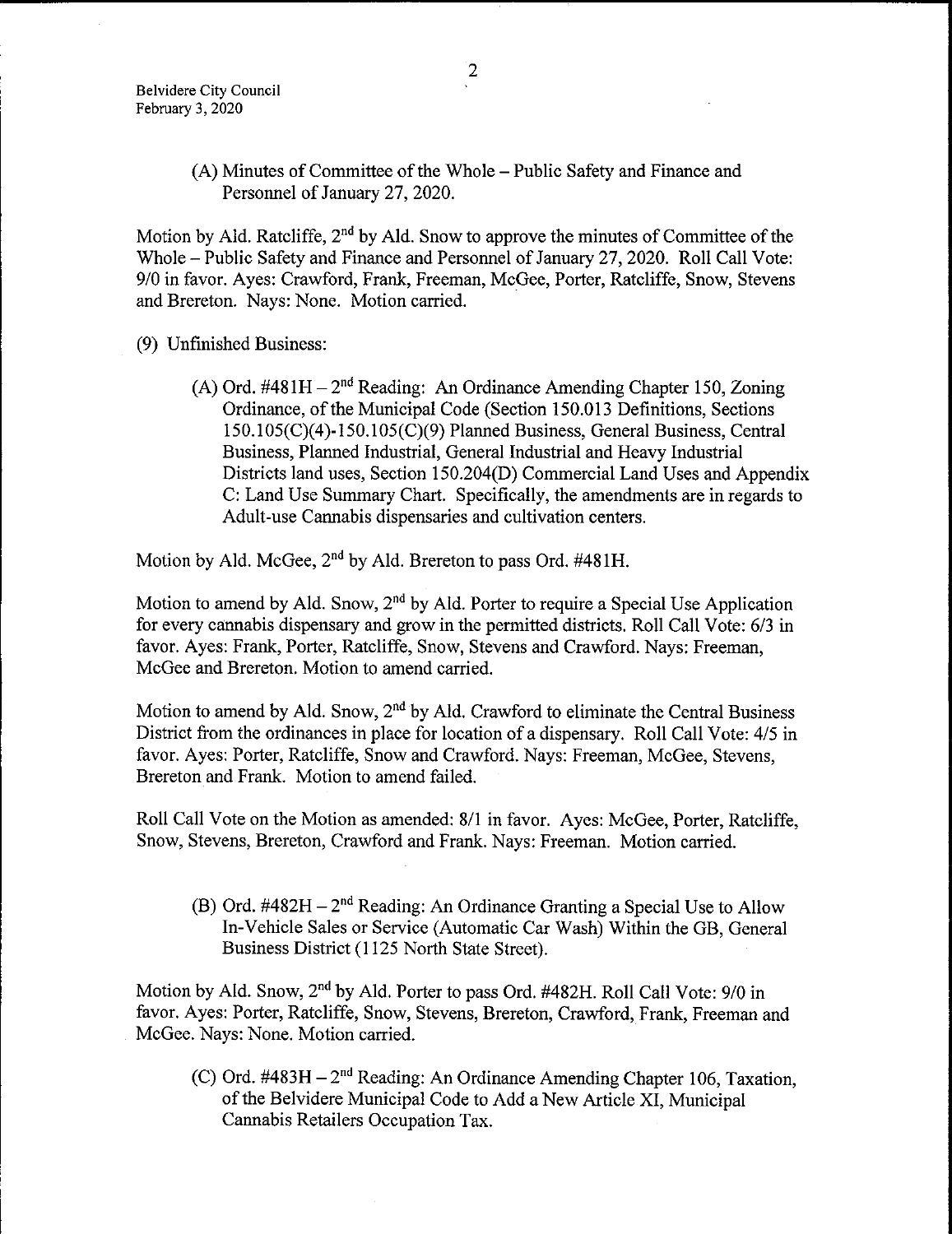Motion by Ald. McGee, 2<sup>nd</sup> by Ald. Freeman to pass Ordinance #483H. Roll Call Vote: 9/0 in favor. Ayes: Ratcliffe, Snow, Stevens, Brereton, Crawford, Frank, Freeman, McGee and Porter. Nays: None. Motion carried.

(D) Motion to approve City Attorney drafting an ordinance for gas use tax and an agreement with NICOR to collect tax. Tabled October 7, 2019 agreement with NICOR to collect tax.

10) New Business:

 $(A)$  Resolution #2103-2020 – A Resolution Changing the Appointment of IMRF Authorized Agent.

Motion by Ald. Snow,  $2<sup>nd</sup>$  by Ald. Ratcliffe to adopt Resolution #2103-2020. Roll Call Vote: 9/0 in favor. Ayes: Snow, Stevens, Brereton, Crawford, Frank, Freeman, McGee, Porter and Ratcliffe. Nays: None. Motion carried.

 $(B)$  Resolution #2104 -2020 – A Resolution Authorizing the Execution of a Letter of Credit with Midland States Bank Guaranteeing Payment to Philadelphia Insurance Company.

Motion by Ald. Crawford,  $2<sup>nd</sup>$  by Ald. Frank to adopt Resolution  $#2104-2020$ . Roll Call Vote: 9/0 in favor. Ayes: Stevens, Brereton, Crawford, Frank, Freeman, McGee, Porter, Ratcliffe and Snow. Nays: None. Motion carried.

 $(C)$  Resolution #2105 -2020 – A Resolution Authorizing Certain Annual Parades for 2020.

Motion by Ald. Porter, 2<sup>nd</sup> by Ald. McGee to adopt Resolution #2105-2020. Roll Call Vote: 9/0 in favor. Ayes: Brereton, Crawford, Frank, Freeman, McGee, Porter, Ratcliffe, Snow and Stevens. Nays: None. Motion carried.

Motions forwarded from Committee of the Whole— Public Safety and Finance and Personnel of January 27, 2020.

- A)Motion to approve accepting the \$3, 250.00 donation from the Walmart Corporation for the funding of the 3 Mobil Food Pantries. Roll Call Vote: 9 / 0 in favor. Ayes: Crawford, Frank, Freeman, McGee, Porter, Ratcliffe, Snow, Stevens and Brereton. Nays: None. Motion carried.
- B) Motion to consent and approve the appointment of Daniel Arevalo as Alderman for the Ward 2 of the City of Belvidere to fill the vacancy created by the resignation of Michael Borowicz. Roll Call Vote: 8/1 in favor. Ayes: Frank, Freeman, McGee, Porter, Ratcliffe, Snow, Brereton and Crawford. Nays: Stevens. Motion carried.
- C) Swearing in of Daniel Arevalo as Alderman for Ward 2.